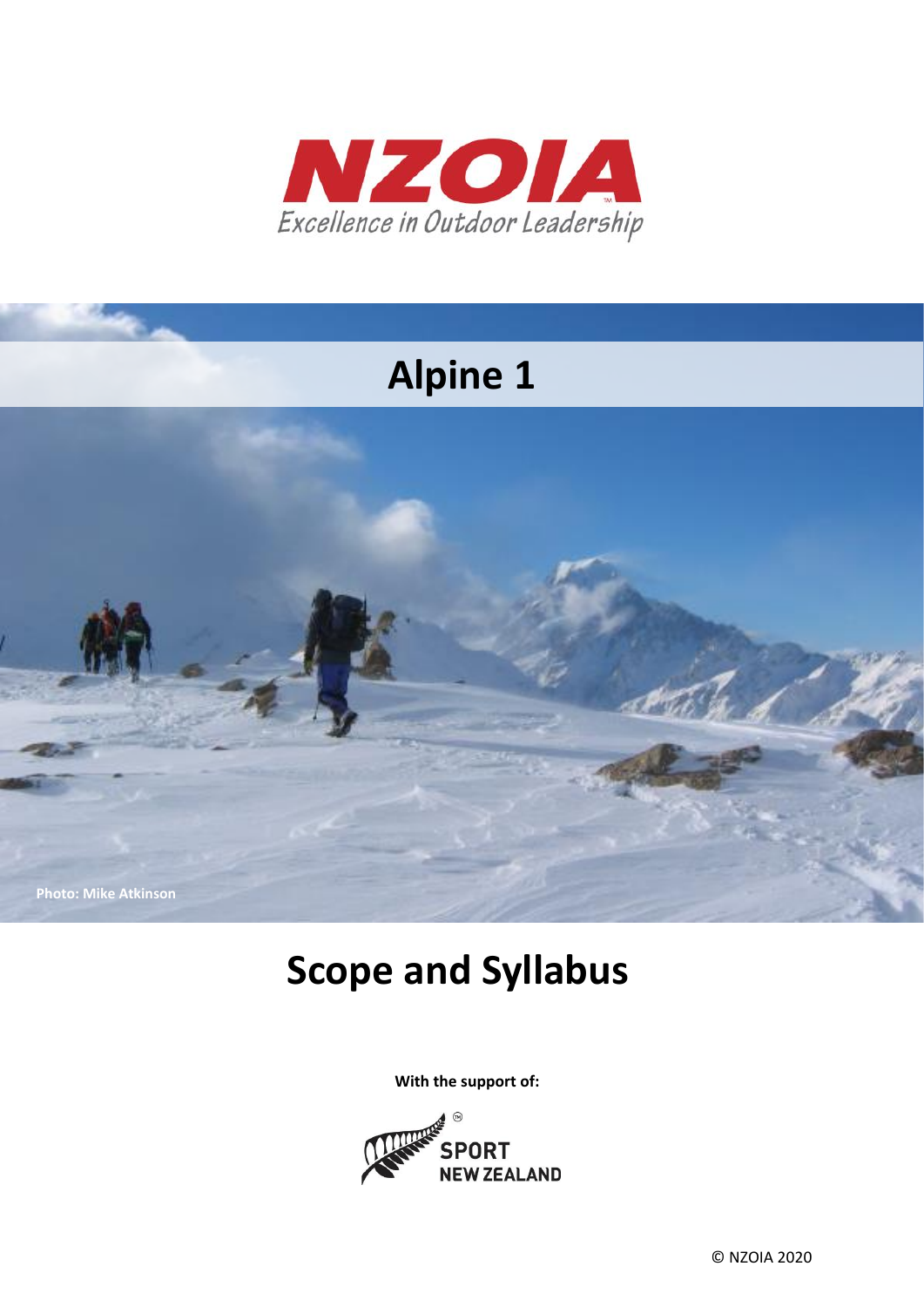# **NZOIA™ Alpine 1 Scope**

# **Alpine 1 Profile**

The NZOIA Alpine 1 is able to:

- Plan and prepare for an overnight alpine trip
- Lead and manage groups in alpine environments
- Apply weather interpretation and forecasting skills
- Role model and promote accepted environmental practices
- Provide interpretive information
- Connect concepts of tikanga Māori to the alpine environment
- Apply effective safety management
- Prepare and deliver teaching sessions
- Teach mountaineering skills
- Engage clients in positive learning experiences

# **Scope**

The holder of this qualification can organise, instruct and guide trips in alpine or snow environments in all seasons. Trips are in non-technical terrain where a rope is not normally required. Trips can include unroped rock scrambling e.g. Mt. Temple (Arthur's Pass) in summer conditions.

Examples of trips within the scope of Alpine 1 are: Traverse of Avalanche Peak (Arthur's Pass) in winter conditions, Robert Ridge to Lake Angelus (Nelson Lakes) in winter conditions, ascent of Mt. Ruapehu.

# **Prerequisites**

Be a current Full Member of NZOIA

Be 20 years old or over

Hold a current First Aid Certificate (minimum of 12 hours or 2 day course including some direct contact with course tutors)

Hold a current NZOIA Bush 1 qualification

Hold as a minimum Limited Credit Programme - Introductory Avalanche Risk Management Level 5 (LCP iARM L5), including the Unit Standards 30451, 30453, 30454 or a 4 day Back Country Avalanche Course.

Have the following experience as evidence in a logbook:

**Total experience** – at least 40 days experience (an alpine day is considered to be at least 6 hours) of alpine travel

**Personal experience** - at least 20 days personal alpine experience including at least 5 nights camping in snow

**Instructional experience** – at least 10 days instructing leading or guiding groups in an alpine environment including at least 5 nights camping in snow with groups.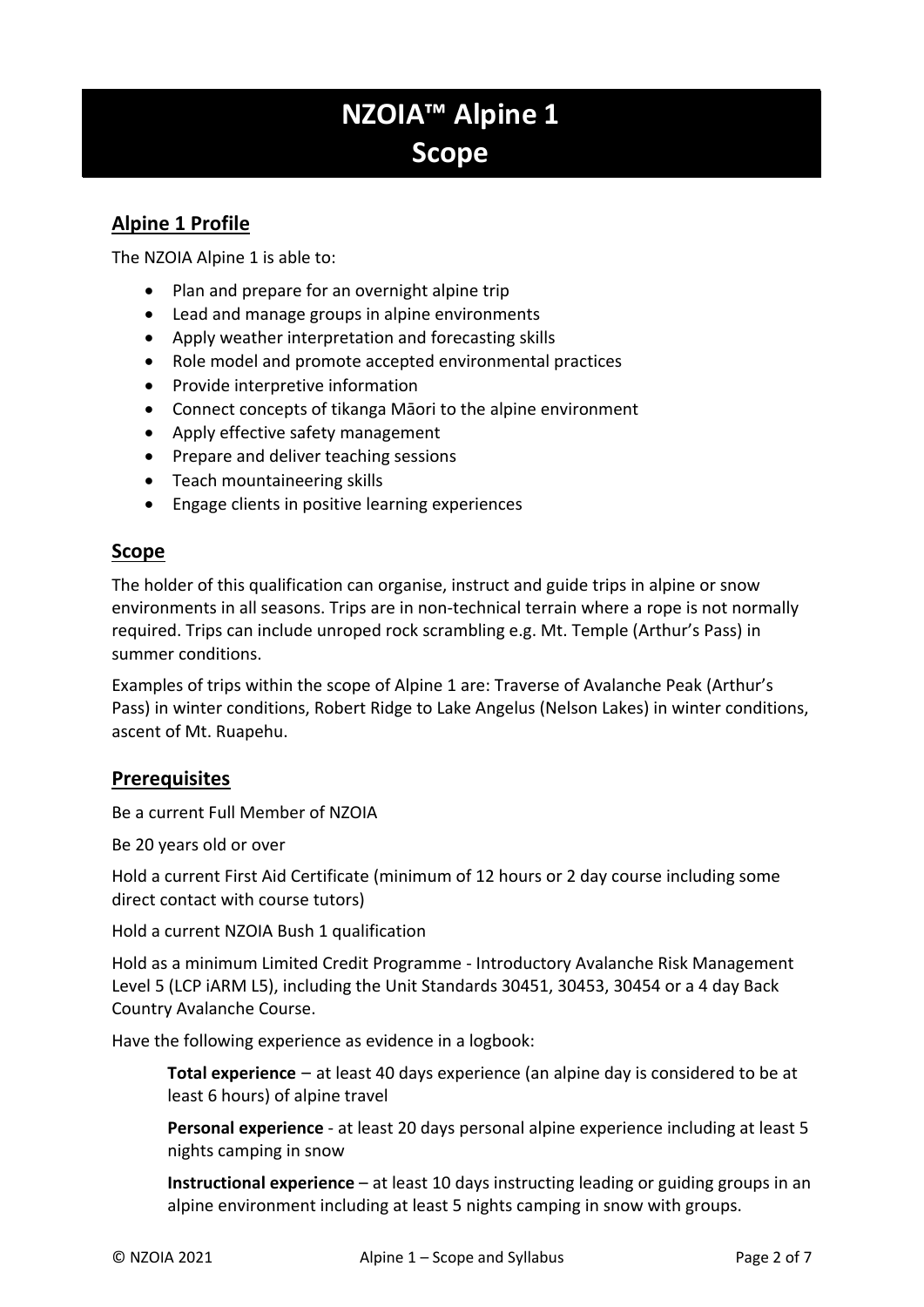The prerequisite experience requirements are minimums, extra days are recommended so that a broad range of experience is gained. Experience will include co-instructing/guiding or working as an assistant instructor/guide.

# **Registration and Revalidation**

Registration and revalidation with NZOIA provide proof of currency for NZOIA qualification holders.

# **Progressing to NZOIA Alpine 2**

As the NZOIA Alpine 1 gains more experience, they can progress to gaining the NZOIA Alpine 2 qualification. The steps they can follow include:

- Gaining the experience outlined in the NZOIA Alpine 2 prerequisites
- Attending an approved NZOIA Alpine 2 training course
- Working with an NZOIA Alpine 2 holder

# **Syllabus**

# **Assessment Notes**

The syllabus outlines what the content of the assessment will include and gives an idea of what assessment tasks the candidate will be asked to complete. All judgements on how the candidate meets the syllabus must be based on current good practice and industry standards.

Assessors use three types of direct evidence to judge a candidate's competency:

- Written questions/assignment
- Questioning and discussion
- Observation of practical tasks

# **Technical Competence**

#### **1. Demonstrate and/or describe the care and correct use of equipment and clothing commonly used in New Zealand for alpine trips**

The candidate will:

- **1.1** Have knowledge about equipment commonly used in New Zealand including; types, characteristics, advantages, limitations, cost, care, maintenance and storage for a range of equipment e.g. boots, tents, packs, sleeping bags, ice axes, crampons, helmets
- **1.2** Be able to describe the technological advantages of using GPS and altimeters as navigation aids in alpine terrain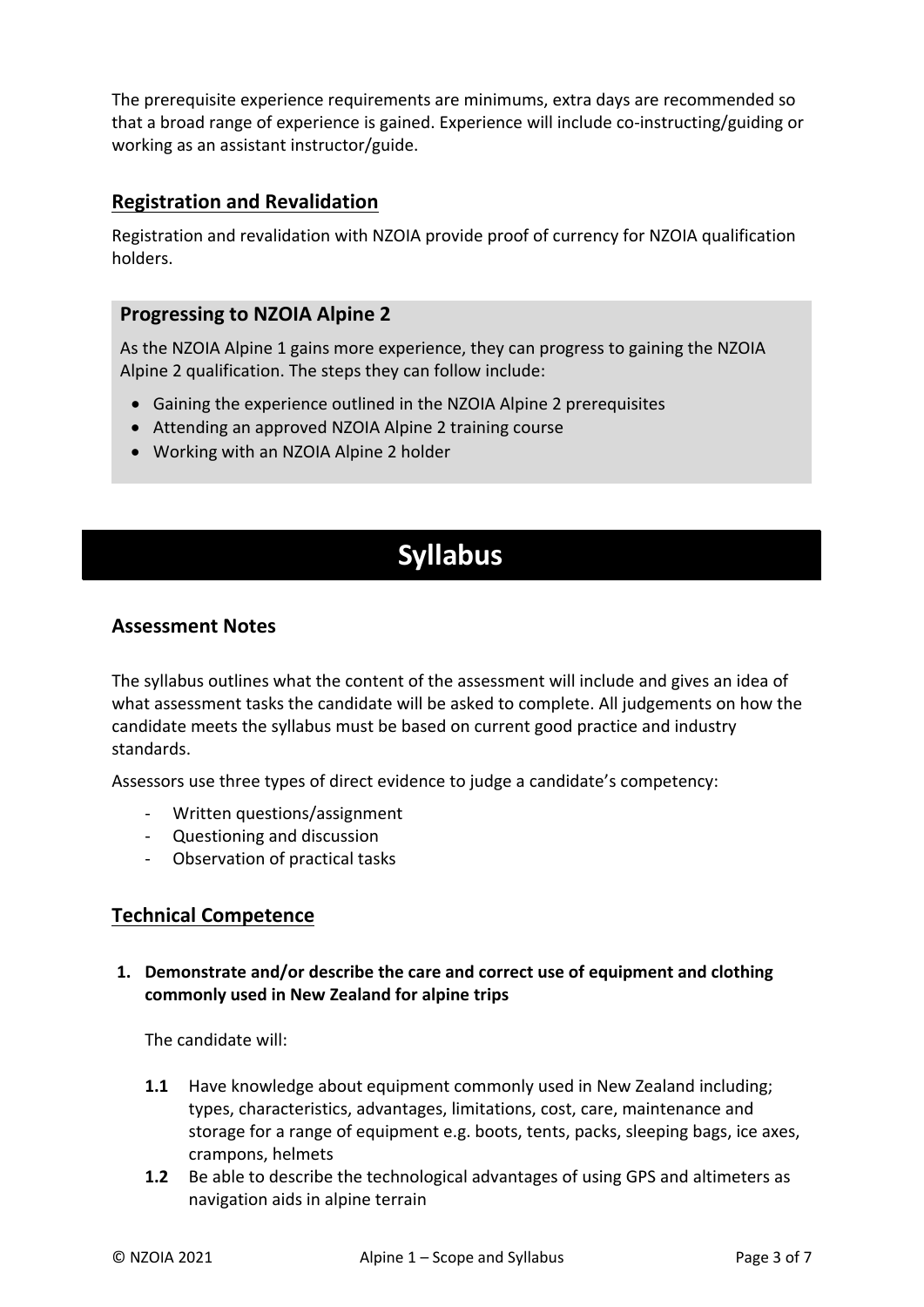- **1.3** Role model the use of equipment that is in good condition and well maintained
- **1.4** Be able to impart basic knowledge about appropriate alpine clothing and equipment to clients e.g. principles of layering, use of sunglasses, gloves
- **1.5** Demonstrate how to pack personal and group equipment for an overnight alpine trip
- **1.6** Carry and use the appropriate clothing for environmental conditions

#### **2. Demonstrate alpine navigation skills**

The candidate will demonstrate:

- **2.1** Safe and efficient route selection in alpine terrain
- **2.2** The skills to navigate across alpine terrain using a map and natural features, in limited visibility
- **2.3** Locating a position on a ridge using resection (triangulation)

#### **3. Demonstrate safe practices in and around alpine waterways**

The candidate will:

- **3.1** Identify the hazards in alpine streams
- **3.2** Describe their decision-making process prior to crossing a given alpine stream
- **3.3** Demonstrate safe techniques when travelling in or across an open or snowcovered alpine stream

#### **4. Demonstrate avalanche and snow safety skills**

The candidate will:

- **4.1** Describe types of avalanches common in New Zealand
- **4.2** Describe the factors contributing to avalanches in New Zealand
- **4.3** Obtain and describe the significance of the avalanche hazard forecast for the assessment area
- **4.4** Describe/demonstrate the significance of layering in the snowpack
- **4.5** Demonstrate making route selection and activity location choices that fit with the avalanche hazard forecast and minimise exposure to avalanches
- **4.6** Describe what measures to take if caught in an avalanche
- **4.7** Locate two buried transceivers in a 50m by 50m area in under 5 minutes

#### **5. Demonstrate alpine camping skills**

The candidate will:

- **5.1** Demonstrate selecting an alpine campsite and identifying any natural hazards present
- **5.2** Describe the advantages and disadvantages of a range of different camping shelters; tent, bivvy bag and snow shelters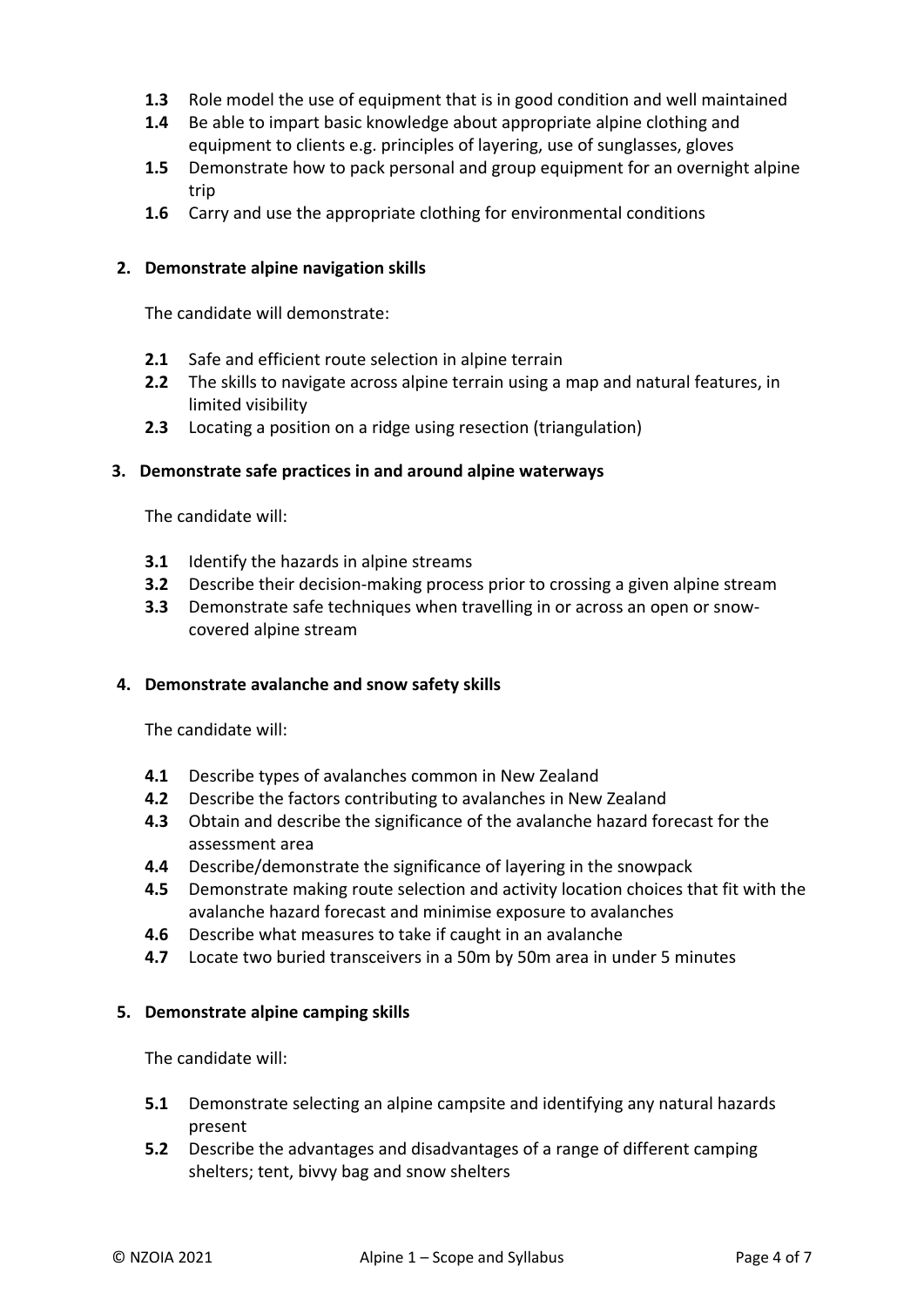- **5.3** Demonstrate building a snow shelter suitable for an overnight stay and describe the advantages and disadvantages of different types of snow shelters
- **5.4** Describe the advantages, disadvantages and safe use of a range of different stove types suitable for use in alpine environments; gas, methylated spirits and whitespirits
- **5.5** Demonstrate the organisational skills required for managing equipment and cooking in alpine conditions
- **5.6** Demonstrate hygienic methods for handling/preparing food and preventing water contamination in an alpine environment
- **5.7** Describe appropriate toileting practices for use at alpine campsites, including for snow and delicate vegetation sites

## **6. Demonstrate mountaineering skills**

The following will be demonstrated on terrain that is within the scope of the NZOIA Alpine 1 qualification and using equipment that would normally be carried on a trip in Alpine 1 terrain.

The candidate will demonstrate:

- **6.1** Using an ice axe for walking, self-belay, self-arresting and step cutting.
- **6.2** Crampon use on slopes in non-technical terrain where a rope is not normally required
- **6.3** Tying the following knots for use in an alpine application; overhand, clove hitch, Italian hitch, figure 8
- **6.4** Tying an improvised harness
- **6.5** Lowering an unconfident climber down a short slope using limited gear (an ice axe, karabiner, sling and short rope) and a waist or direct belay
- **6.6** An appropriate method of confidence roping
- **6.7** Setting up and using a fixed hand line

## **The Environment**

#### **7. Apply weather interpretation and forecasting skills in an alpine environment**

The candidate will:

- **7.1** From a weather forecast for a given mountain area of New Zealand, describe the effect on mountain conditions this forecast would have
- **7.2** Be able to identify what the symbols on a synoptic weather map represent and from a synoptic map make a 48-72-hour weather forecast for a given mountain area in New Zealand
- **7.3** Demonstrate the ability to anticipate weather conditions from changes in clouds, temperature and wind direction in a mountain area of New Zealand, and based on these observations make a 24-hour forecast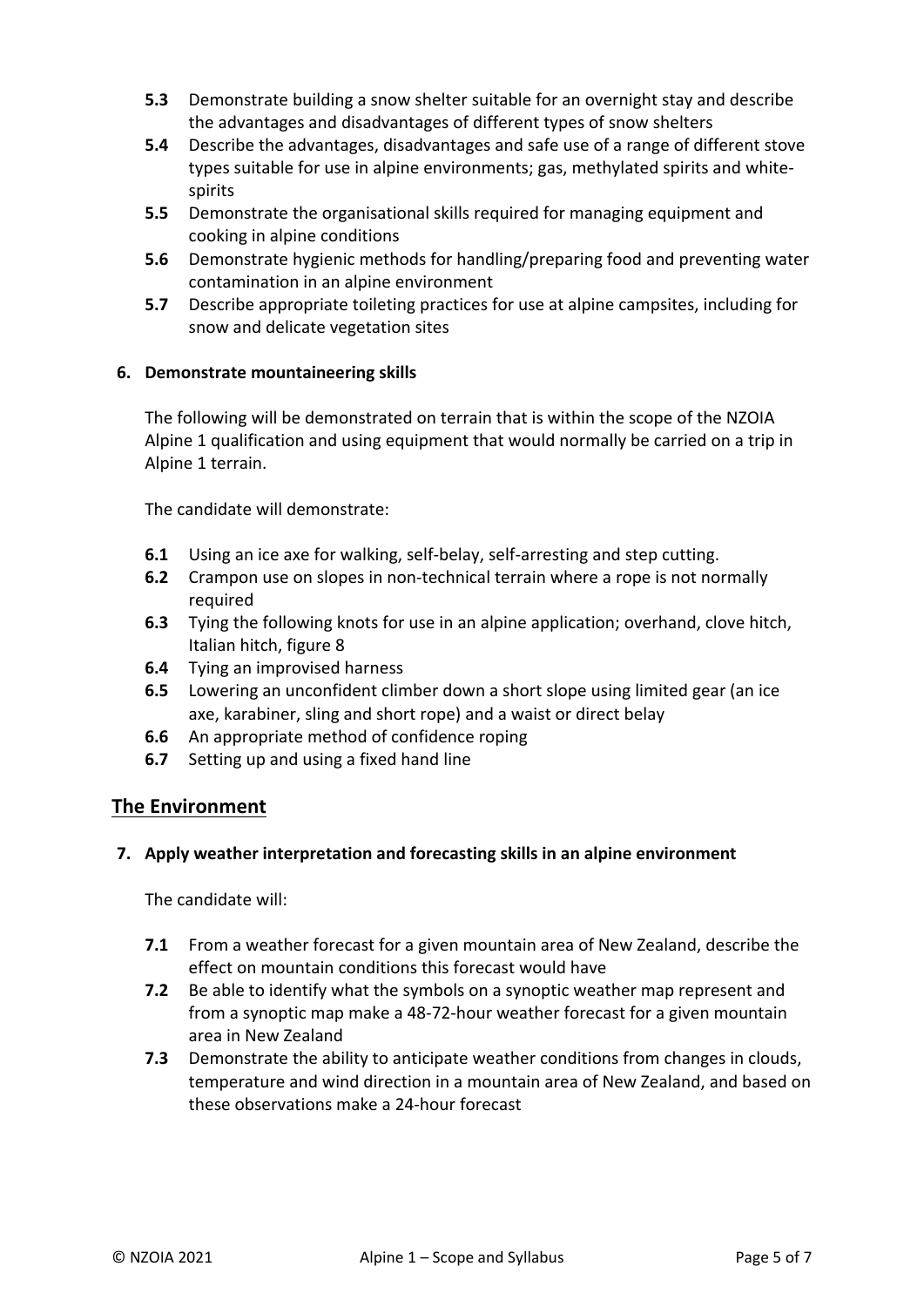#### **8. Role model and promote accepted environmental practices**

The candidate will:

- **8.1** Demonstrate and/or describe the responsibilities to land owners and other users, including access protocols
- **8.2** Role model and promote the principles of Leave No Trace

## **9. Demonstrate and/or describe cultural and environmental knowledge and interpretation of a given alpine area**

The candidate will understand, and provide interpretive information about:

- **9.1** The natural and cultural history of the area
- **9.2** The geology of the area
- **9.3** Local flora and fauna
- **9.4** Concepts of tikanga Māori and be able to connect these to the alpine environment e.g. Pounamu trails, traditional food gathering and Kaitiakitanga

# **Group Management and Leadership**

#### **10. Plan and prepare for an overnight alpine trip**

The candidate will prepare a written plan for an overnight alpine trip, camping in snow, which is suitable for the intended client group and outlines:

- **10.1** The aims, objectives and purpose of the trip
- **10.2** Route information including; estimated distances and times, emergency and alternative routes
- **10.3** Risk and hazard identification and management
- **10.4** Any consent or access issues
- **10.5** How to get weather information and an avalanche hazard forecast
- **10.6** Clothing and equipment list for both individuals and the group
- **10.7** A menu plan which includes balanced, nutritious and varied food, fuel requirements, emergency food and identifies safe methods for organising group cooking
- **10.8** Intentions information, communications and emergency procedures

#### **11. Lead and manage a group in an alpine environment**

The candidate will demonstrate leading and managing a group in a range of alpine terrain (e.g. tracks, snow, tussock, rocky broken ground, scree, slippery ground) including:

- **11.1** Effective management of the group including; pacing, rest stops, explaining potential dangers, keeping the group together and a system for accounting for everyone
- **11.2** Establishing rapport and using a leadership style appropriate to the group
- **11.3** Organise and motivate a group/individual in an alpine environment